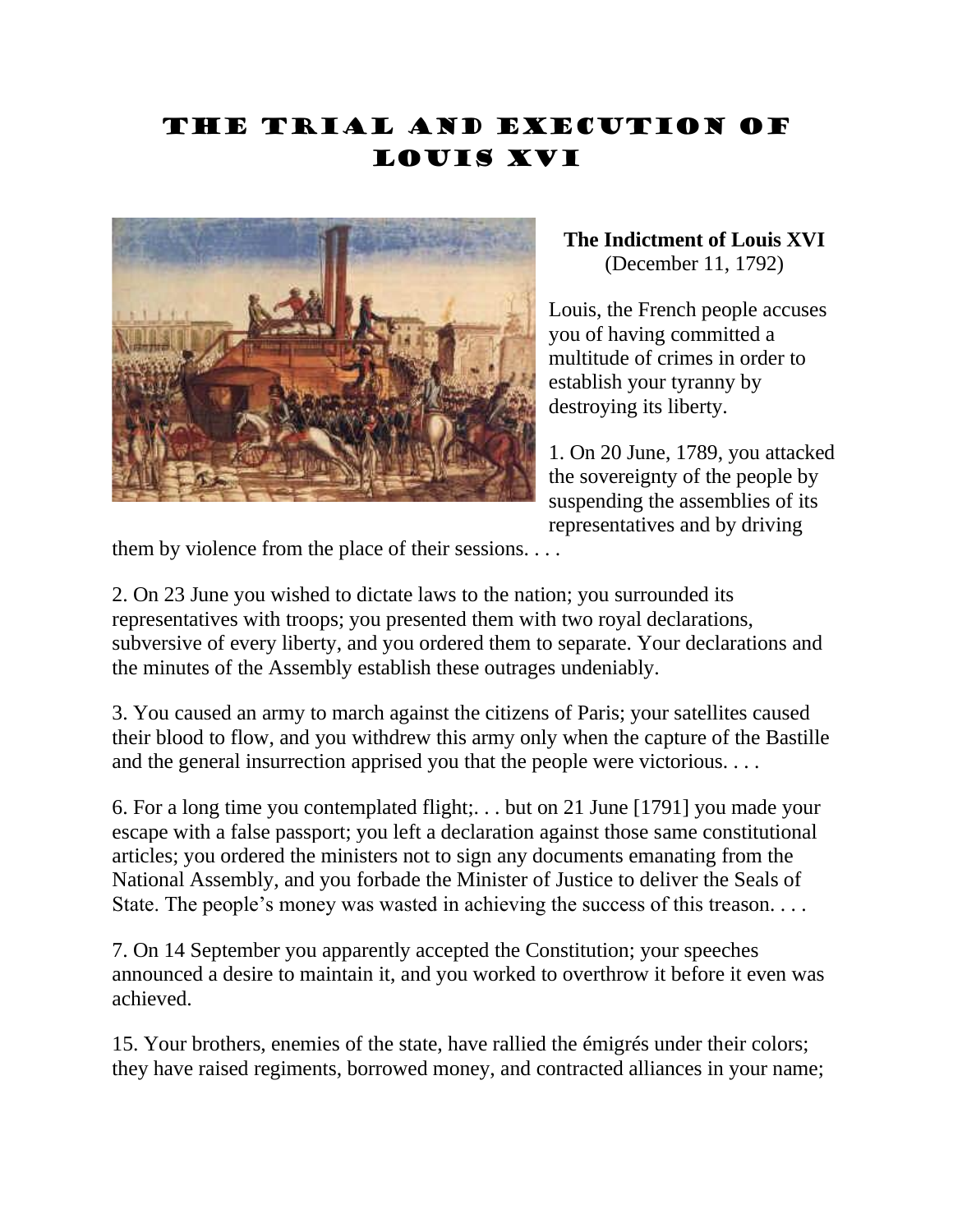you disavowed them only when you were quite certain that you could not harm their plans. . . .

30. You tried to bribe, with considerable sums, several members of the Constituent and Legislative Assemblies.

31. You allowed the French nation to be disgraced in Germany, in Italy, and in Spain, since you did nothing to exact reparation for the ill treatment which the French experienced in those countries.

32. On 10 August you reviewed the Swiss Guards at five o'clock in the morning; and the Swiss Guards fired first on the citizens.33. You caused the blood of Frenchmen to flow.

[Source: John Hall Stewart ed., *A Documentary Survey of the French Revolution* (New York: Macmillan, 1951), pp. 386-389, 391.]`

## **The Execution of Louis XVI (January 21, 1793)**

Henry Edgeworth De Firmont

The carriage arrived . . . in the greatest silence, at the Place Louis XV, and came to a halt in the middle of a large empty space that had been left around the scaffold. This space was bordered with cannon; and beyond, as far as the eye could reach, was a multitude in arms. . . .

As soon as the king descended from the carriage, three executioners surrounded him and wished to take off his coat. He repulsed them with dignity and took it off himself. The executioners, whom the proud bearing of the king had momentarily disconcerted, seemed then to resume their audacity and, surrounding him again, attempted to tie his hands. "What are you trying to do?" asked the king, withdrawing his hands abruptly.

"Tie you," replied one of the executioners.

"Tie me!" returned the king in an indignant tone. "No, I will never consent; do what you are ordered to do, but I will not be tied; renounce that idea." The executioners insisted, they lifted their voices, and seemed about to call for help in order to use force. . . .

"Sire," I said to him with tears, "in this new outrage I see only a final resemblance between Your Majesty and the Saviour who is to reward you."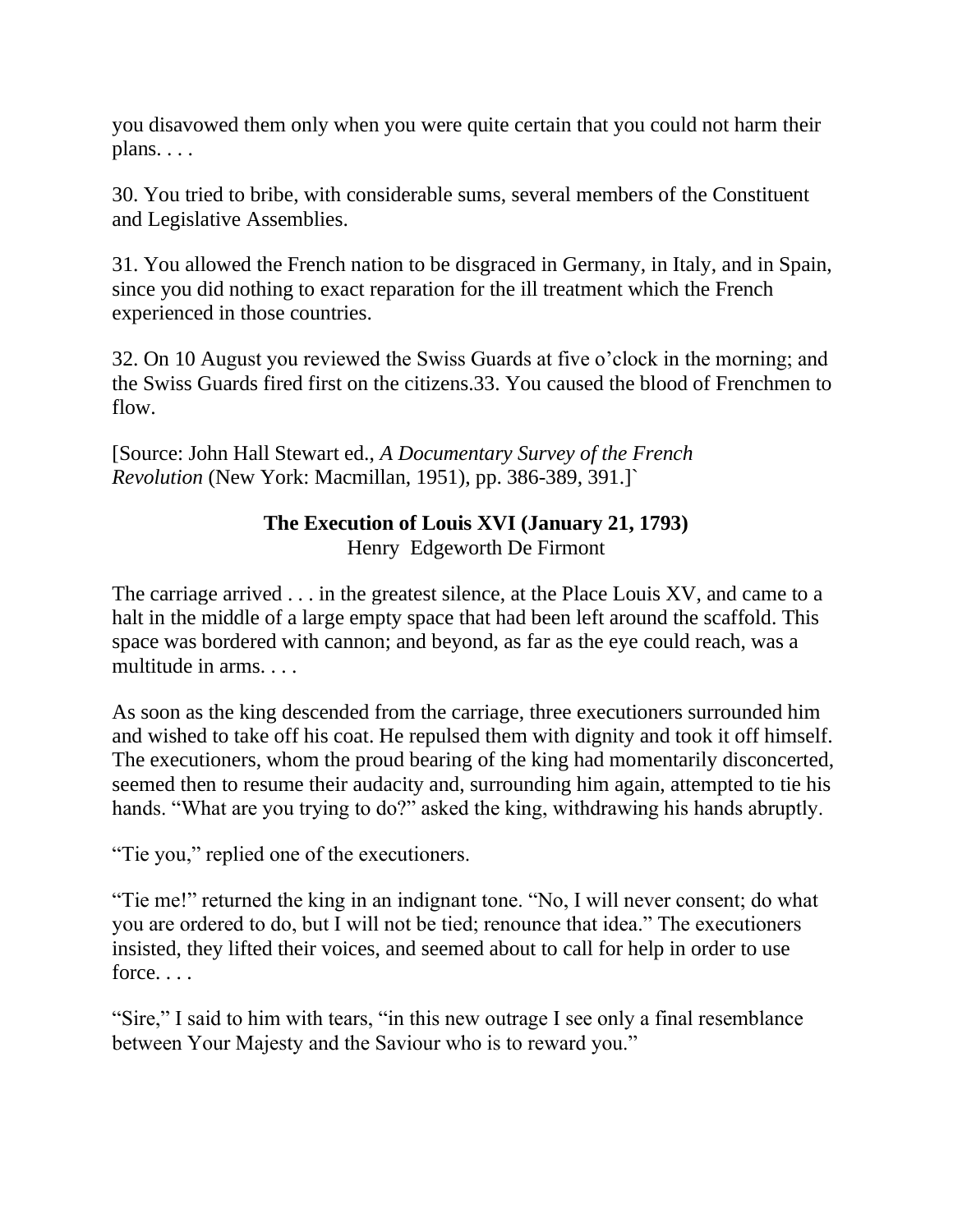At these words he lifted his eyes to heaven with a sorrowing look that I cannot describe . . . and, turning to the executioners, said: "Do what you wish; I will drain the cup to the dregs."

The steps that led to the scaffold were extremely steep in ascent. The king was obliged to hold to my arm, and by the pains he seemed to take, feared that his courage had begun to weaken; but what was my astonishment when, upon arriving at the last step, I saw him escape, so to speak, from my hands, cross the length of the scaffold with firm step to impose silence, by a single glance, upon ten or fifteen drummers who were in front of him, and with a voice so strong that it could be heard at the Pont-Tournant, distinctly pronounce these words forever memorable: "I die innocent of all the crimes imputed to me. I pardon the authors of my death, and pray God that the blood you are about to shed will never fall upon France."

The executioners seized him, the knife struck him, his head fell at fifteen minutes after ten. The executioners seized it by the hair, and showed it to the multitude, whose cries of "Long live the Republic!" resounded to the very bosom of the Convention, whose place of meeting was only a few steps from the place of execution.

Thus died, at the age of thirty-eight years, four months, and twenty-eight days, Louis, sixteenth of his name, whose ancestors had reigned in France for more than eight hundred years.

Immediately after the execution, the body of Louis was transported to the cemetery of the ancient Church of the Madeleine. It was placed in a pit six feet square, close to the wall of the Rue d'Anjou, and dissolved instantly by a great quantity of quicklime with which they took the precaution to cover it.

[Source: E. L. Higgins, ed., *The French Revolution as Told by Contemporaries* (Boston: Houghton Mifflin, 1966), pp. 272-273.]

## **Proclamation of the Convention to the French People** (January 23, 1793)

Citizens, the tyrant is no more. For a long time the cries of the victims, whom war and domestic dissensions have spread over France and Europe, loudly protested his existence. He has paid his penalty, and only acclamations for the Republic and for liberty have been heard from the people.

We have had to combat inveterate prejudices, and the superstition of centuries concerning monarchy. Involuntary uncertainties and inevitable disturbances always